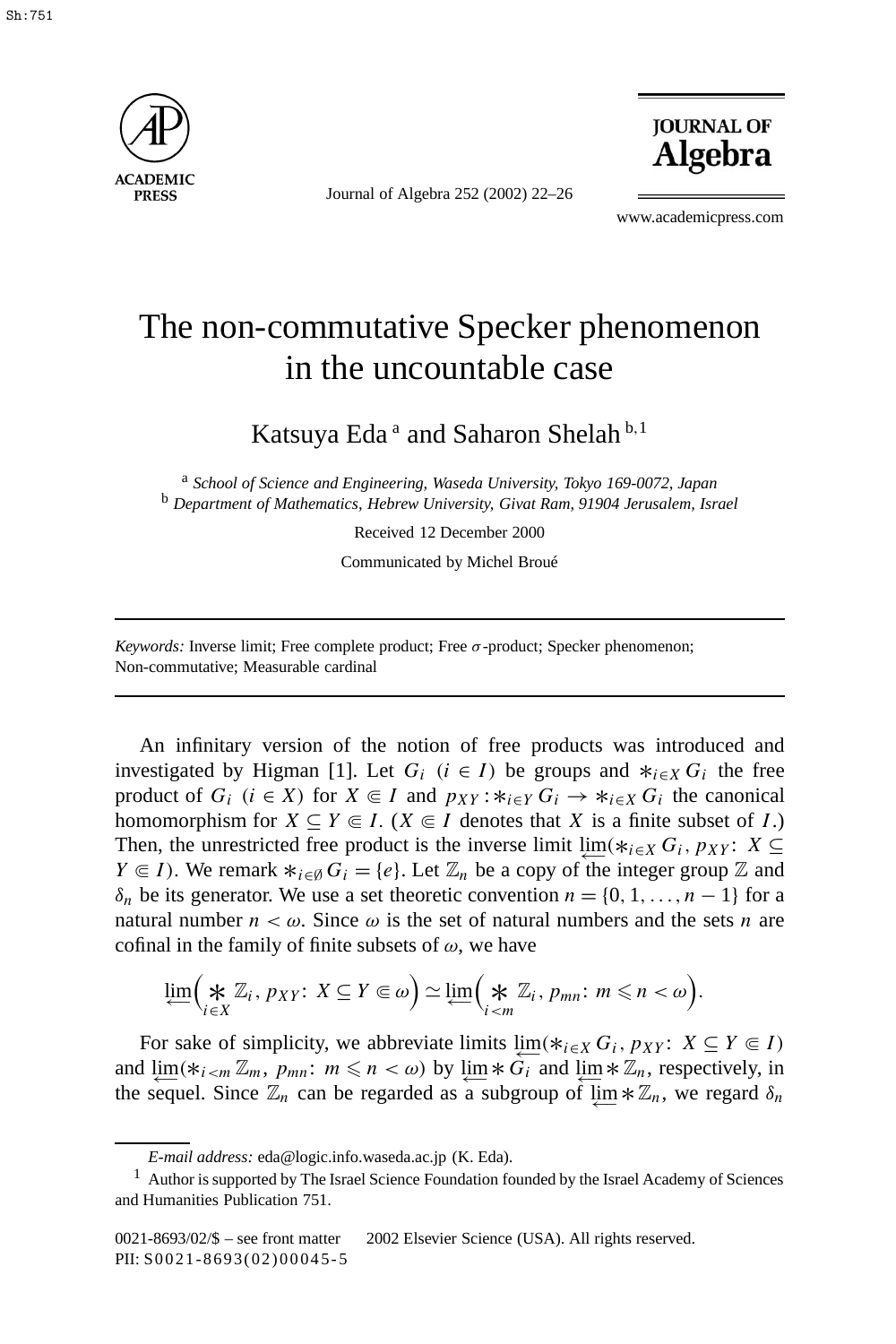as an element of  $\lim_{n \to \infty}$  \*  $\mathbb{Z}_n$ . An element *u* of  $\lim_{n \to \infty}$  (\**i*∈*X G<sub>i</sub>*, *p<sub>XY</sub>*: *X* ⊆ *Y* ∈ *I*) is canonically presented as a map such that  $u(X) \in *_{i \in X} G_i$  and  $p_{XY}(u(Y)) =$ *u(X)* for *X* ⊆ *Y*  $\in$  *I*. For *S* ⊆ *I*, let  $p_S$  :  $\varprojlim k G_i \to \varprojlim k G_i$  be the canonical projection induced by the homomorphisms obtained by composing the map  $p_{X \cap S, X}$  and the inclusion  $*_i \in X \cap S$  *G<sub>i</sub>*  $\hookrightarrow *_i \in X$  *G<sub>i</sub>* for  $X \subseteq I$ , i.e.,  $p_S(x)(X) =$ *x*(*X* ∩ *S*) for *X*  $\in$  *I*.

An uncountable cardinal  $\kappa$  is measurable if there exists a  $\kappa$ -complete non-principal ultrafilter on  $\kappa$  [2, p. 297]. The following is well known [2, Lemma 27.1]: Let  $\kappa$  be the least cardinal on which there exists a countably complete non-principal ultrafilter. Then  $\kappa$  is a measurable cardinal.

**Theorem 1.1.** Let F be a free group. Then for each homomorphism  $h$  : lim  $*G_i \rightarrow$ *F* there exist countably complete ultrafilters  $u_0, \ldots, u_m$  on *I* such that  $h =$ *h* ·  $p_{U_0 \cup \cdots \cup U_m}$  *for every*  $U_0 \in u_0, \ldots, U_m \in u_m$ . Consequently, if the cardinality of *the index set I is less than the least measurable cardinal, then there exists a finite subset*  $X_0$  *of I and a homomorphism*  $\overline{h}: *_{i \in X_0} G_i \to F$  *such that*  $h = \overline{h} \cdot p_{X_0}$ *.* 

Previously the second author showed the failure of the Specker phenomenon in the uncountable case in a different situation [3]. (See also [4].) We explain the difference between this result and Theorem 1.1 of the present paper. There is a canonical subgroup of the unrestricted free product, which is called the free complete product and denoted by  $\times_{i \in I} G_i$ . When an index set *I* is countable, according to the Higman theorem (Lemma 1.2 and its variant for  $\mathsf{X}_{n\leq\omega}\mathbb{Z}_n$  [1, p. 80]), a homomorphism from  $\lim_{i \to \infty}$  *√*  $\ltimes$  *c*<sub>*i*</sub> or  $\ltimes$ <sub>*i*∈*I*</sub> *G<sub>i</sub>* to a free group factors through a finite free product  $*_{i \in F} G_i$ . On the other hand, when the index set *I* is uncountable and each  $G_i$  is non-trivial, there exists a free retract of  $X_{i \in I} G_i$  of large cardinality and there are homomorphisms not factoring through any finite free product  $*_{i \in F} G_i$ , which contrasts with the case when *I* is countable. This also contrasts with an abelian case, which is known as the Łos theorem [5]. ´ Theorem 1.1 says that differing from the case of the free complete products the non-commutative Specker phenomenon holds for the unrestricted free products similarly as in the abelian case.

Since the following lemma holds for the free  $\sigma$ -product  $\times_{i \in I}^{\sigma} \mathbb{Z}_i$  instead of a free group *F* [6], Theorem 1.1 also holds for it. (We remark  $\chi_{i \in I}^{\sigma} \mathbb{Z}_i = \chi_{i \in I} \mathbb{Z}_i$ , when *I* is countable.)

**Lemma 1.2** (Higman [1]). *For each homomorphism*  $h$  : lim  $*\mathbb{Z}_n \to F$  *there exists*  $m < \omega$  *and a homomorphism*  $\overline{h}: *_{k < m} \mathbb{Z}_k \to F$  *such that*  $h = \overline{h} \cdot p_m$ *, where*  $p_m$ :  $\lim_{m \to \infty} \mathbb{Z}_n \to \mathbb{Z}_n$  *z*<sub>n</sub> *z*<sub>n</sub> *is the canonical projection.* 

**Lemma 1.3.** *Let*  $I = \bigcup \{I_n : n < \omega\}$  *with*  $I_n \subseteq I_{n+1}$  *and*  $x_n \in \varprojlim * G_i$  *be such that*  $p_{I_n}(x_n) = e$ . Then there exists a homomorphism  $\varphi : \lim_{n \to \infty} * \overline{\mathbb{Z}_n} \to \lim_{n \to \infty} * G_i$  such *that*  $\varphi(\delta_n) = x_n$  *for each*  $n < \omega$ *.*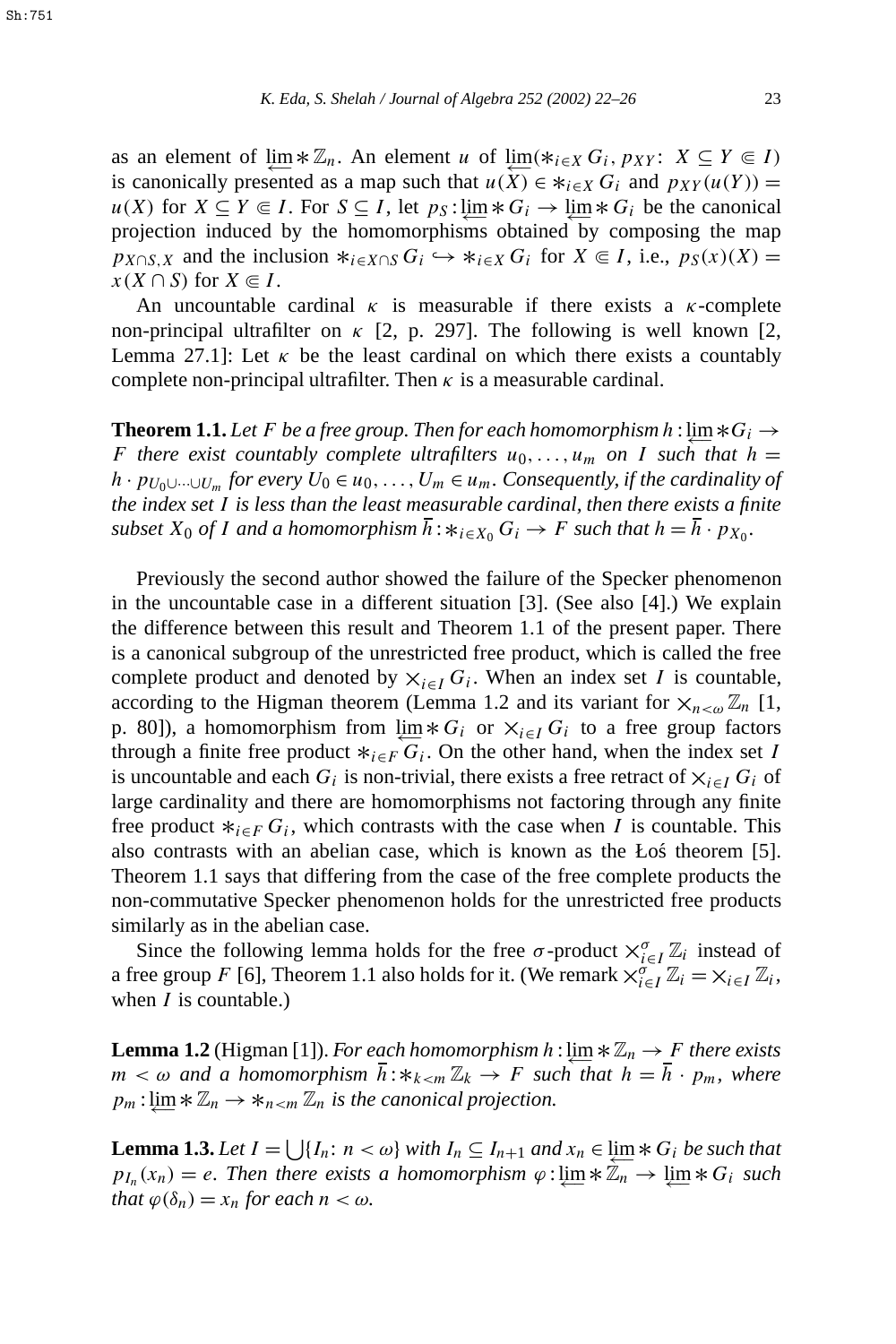**Proof.** We define  $\psi_{mX}$ :  $*_{k \le m} \mathbb{Z}_k \to *_{i \in X} G_i$  by  $\psi_{mX}(\delta_k) = p_X(x_k)$ . Let  $X \in I_m$ . Since  $p_X(x_k) = e$  for  $k \ge m$ , we have  $\psi_{mX} \cdot p_{mn} = \psi_{nX}$  for  $n \ge m$  and consequently  $\psi_{mX} \cdot p_m = \psi_{nX} \cdot p_n$ . Define  $\varphi_X : \lim \ast \mathbb{Z}_n \to \ast_{i \in X} G_i$  as  $\psi_{mX} \cdot p_m$ and let  $X \subseteq Y \subseteq I_n$ . Since  $p_{XY} \cdot \psi_{nY} = \psi_{nX}$ , we have  $p_{XY} \cdot \varphi_Y = p_{XY} \cdot \psi_{nY}$ .  $p_n = \psi_{nX} \cdot p_n = \varphi_X$ . By the universal property of the inverse limit we have  $\varphi$ :  $\lim_{n \to \infty}$   $* \mathbb{Z}_n \to \lim_{n \to \infty}$  \*  $G_i$  such that  $p_X \cdot \varphi = \varphi_X$  for  $X \in I$  and hence  $\varphi(\delta_n) = x_n$ for each  $n < \omega$ .  $\Box$ 

For a homomorphism  $h$  : lim  $* G_i \rightarrow F$ , let

$$
supp(h) = \{ X \subseteq I : p_X(g) = e \text{ implies } h(g) = 0 \text{ for each } g \}.
$$

In the sequel we assume that *h* is non-trivial. We remark the following facts:

- (1)  $p_X \cdot p_Y = p_{X \cap Y}$  for  $X, Y \subseteq I$ ;
- (2)  $\text{supp}(h) = \{X \subseteq I : h(g) = h(p_X(g)) \text{ for each } g\};$
- (3)  $\text{supp}(h)$  is a filter on *I*.

**Lemma 1.4.** *Let*  $A_n \subseteq A_{n+1} \subseteq I$  *and*  $A = \bigcup \{A_n : n < \omega\}$  *and*  $B_{n+1} \subseteq B_n \subseteq I$ *and*  $B = \bigcap \{B_n : n < \omega\}$ *. If*  $A_n \notin \text{supp}(h)$  *for each n, then*  $A \notin \text{supp}(h)$  *and if*  $B_n \in \text{supp}(h)$  *for each n, then*  $B \in \text{supp}(h)$ *.* 

**Proof.** Suppose that  $A \in \text{supp}(h)$ . Take  $g_n$  so that  $h(g_n) \neq 0$  and  $p_{A_n}(g_n) = e$ for each *n* and let  $u_n = p_A(g_n)$ . Since  $I = \bigcup \{A_n \cup (I \setminus A): n < \omega\}$  and  $p_{A_n \cup (I \setminus A)}(u_n) = p_{A_n}(g_n) = e$ , by Lemma 1.3 we have a homomorphism  $\varphi: \lim_{n \to \infty} * \mathbb{Z}_n \to \lim_{n \to \infty} * G_i$  such that  $\varphi(\delta_n) = u_n$  for each  $n < \omega$ . Then  $h \cdot \varphi(\delta_n) \neq 0$ for each *n*, which contradicts Lemma 1.2.

To show the second proposition by contradiction, suppose that  $B \notin \text{supp}(h)$ . Then we have  $g \in \varprojlim \ast G_i$  such that  $p_B(g) = e$  but  $h(g) \neq 0$ . Let  $v_n = p_{B_n}(g)$ . Since  $I = \bigcup \{ B \cup (I \setminus B_n) : n < \omega \}$  and  $p_{B \cup (I \setminus B_n)}(v_n) = p_B \cdot p_{B_n}(g) = e$ , we apply Lemma 1.3 and have a homomorphism  $\varphi$  :  $\lim_{n \to \infty} * \mathbb{Z}_n \to \lim_{n \to \infty} * G_i$  such that  $\varphi(\delta_n) = v_n$  for each  $n < \omega$ . Then we have a contradiction similarly as the above.  $\square$ 

**Lemma 1.5.** *Let*  $A_0 \notin \text{supp}(h)$ *. Then there exist A satisfying the following:* 

 $(1)$  *A*<sub>0</sub>  $\subseteq$  *A*  $\notin$  supp $(h)$ ; (2) *for*  $X \subseteq I$ ,  $A \cup X \notin \text{supp}(h)$  *imply*  $(I \setminus X) \cup A \in \text{supp}(h)$ *.* 

**Proof.** We construct  $A_n \notin \text{supp}(h)$  by induction as follows. Suppose that we have constructed  $A_n \notin \text{supp}(h)$ . If  $A_n$  satisfies the required properties of  $A$ , we have finished the proof. Otherwise, there exist  $A_n \subseteq A_{n+1} \subseteq I$  such that *A<sub>n+1</sub>* ∉ supp(*h*) and  $(I \setminus A_{n+1}) \cup A_n$  ∉ supp(*h*). We claim that this process finishes in a finite step. Suppose that the process does not stop in a finite step.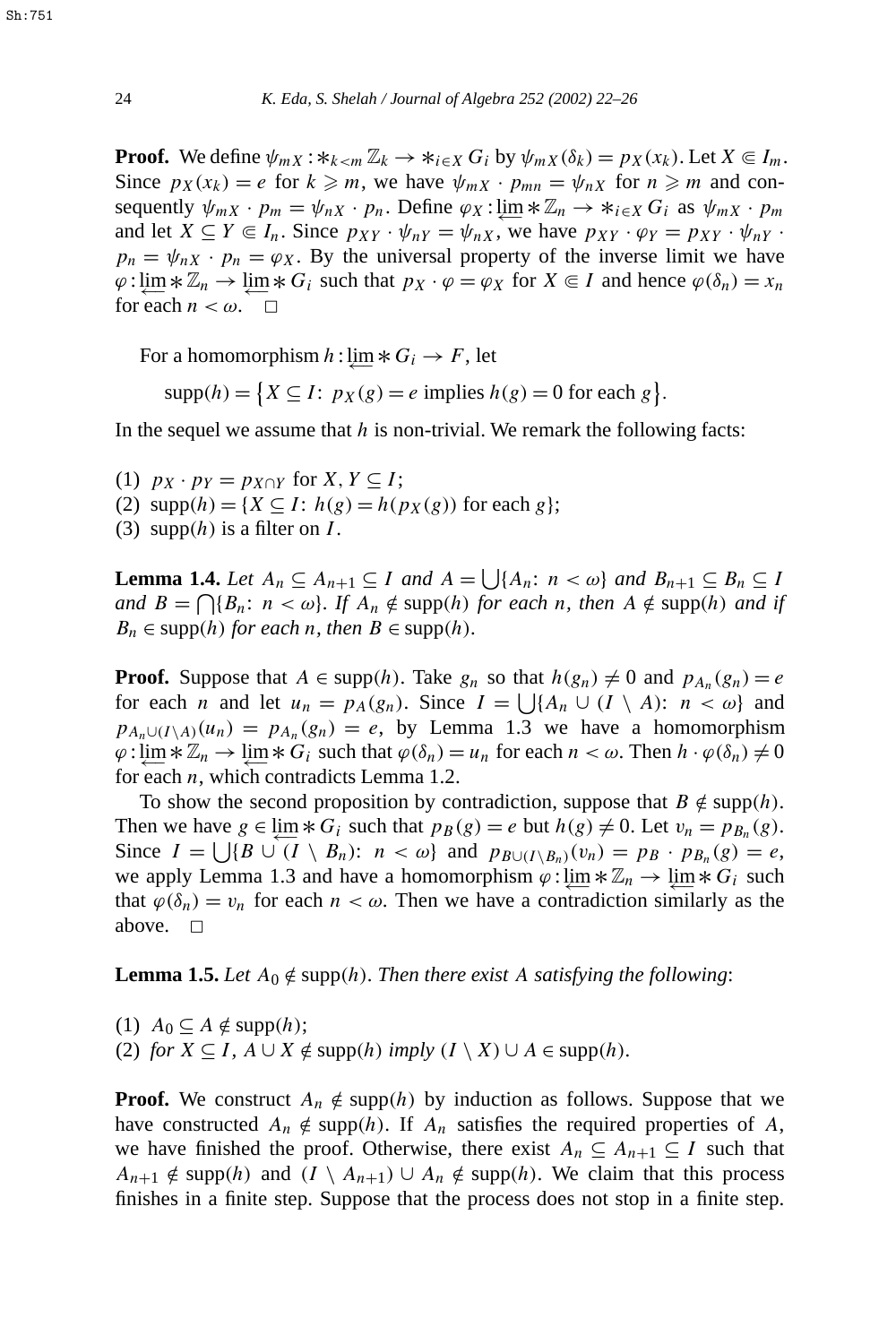Then we have  $A_n$ 's and so let  $A = \bigcup \{A_n : n < \omega\}$ . Then  $A \notin \text{supp}(h)$  by Lemma 1.4. Since *I*  $\setminus$  *A* ⊆ *I*  $\setminus$  *A<sub>n+1</sub>*, *(I*  $\setminus$  *A*) ∪ *A<sub>n</sub>* ∉ supp*(h)* for each *n* < ω. Now *I* =  $\bigcup \{ (I \setminus A) \cup A_n : n < \omega \}$  and hence *I* ∉ supp(*h*) by Lemma 1.4, which is a contradiction.  $\Box$ 

**Proof of Theorem 1.1.** Let  $h$  : lim  $*G_i \rightarrow F$  be a non-trivial homomorphism. Apply Lemma 1.5 to  $A_0 = \emptyset$ , then we have A. We define  $u_0$  as follows.

*X* ∈ *u*<sub>0</sub> if and only if *A* ∪ *X* ∈ supp(*h*) for *X* ⊆ *I*. Then *u*<sub>0</sub> is a countably complete ultrafilter on *I* by Lemma 1.4. We let  $I_0 = I \setminus A$ , then obviously  $I \setminus I_0 \notin \text{supp}(h)$ .

When  $I_0 \in \text{supp}(h)$ , then  $h = h \cdot p_{U_0}$  for every  $U_0 \in u_0$  and we have finished the proof. Otherwise, we construct  $I_n \notin \text{supp}(h)$  and countably complete ultrafilters *u<sub>n</sub>* on *I* with  $I_n \in u_n$  by induction as follows. Suppose that  $\bigcup_{i=0}^n I_i \notin$ supp(h), we apply Lemma 1.5 to  $A_0 = \bigcup_{i=0}^n I_i \notin \text{supp}(h)$  and get a countably complete ultrafilter *u*<sub>*n*+1</sub> on *I* with  $I_{n+1} \in u_{n+1}$  so that  $I \setminus I_{n+1} \notin \text{supp}(h)$ .

To show that this procedure stops in a finite step, suppose the negation. Since  $(I \setminus \bigcup_{k=0}^{\infty} I_k) \cup \bigcup_{k=0}^{n} I_k$  is disjoint from  $I_{n+1}$ ,  $(I \setminus \bigcup_{k=0}^{\infty} I_k) \cup \bigcup_{k=0}^{n} I_k \notin \text{supp}(h)$ for each *n*. Then we have  $I \notin \text{supp}(h)$  by Lemma 1.4, which is a contradiction.

Now we have pair-wise disjoint subsets  $I_0, \ldots, I_n$  of *I* such that  $I_0 \cup \cdots \cup I_n \in$ supp(*h*). By the construction,  $X \in u_k$  if and only if  $\bigcup_{i \neq k} I_i \cup X \in \text{supp}(h)$  and hence  $\bigcup_{i \neq k} I_i \cup U_k$  ∈ supp(*h*) for  $U_k$  ∈  $u_k$  (0 ≤  $k$  ≤ *n*). Since supp(*h*) is a filter,  $\bigcup_{k=0}^{n} U_k \in \text{supp}(h)$  and we have the first proposition.

If each  $u_k$  contains a singleton  $\{i_k\}$ , we have  $X_0 = \{i_0, \ldots, i_n\} \in \text{supp}(h)$ . Then we have a homomorphism  $\overline{h}: *_{i \in X_0} G_i \to F$  such that  $h = \overline{h} \cdot p_{X_0}$ . When the cardinality of *I* is less than the least measurable cardinal, every countably complete ultrafilter *u* on *I* is principal by the well-known fact mentioned just before Theorem 1.1 and, hence, *u* contains a singleton  $\{i\}$  for some  $i \in I$ . Consequently we have the second proposition.  $\Box$ 

**Remark 1.6.** (1) As explained before, when index sets are uncountable, the unrestricted free products and the free complete products behave differently with respect to the Specker phenomenon. The parts of the proof of Theorem 1.1 that do not generalize are applications of of Lemma 1.3. Proposition 1.9 of [7] is an analogue of Lemma 1.3 for the free complete products, but has some restricting hypotheses, which prevent its use.

(2) In [6, Theorem 1.2] we showed the Specker phenomenon holds for general inverse limits over a countable index set *I* and in [6, Remark 2, p. 102] we demonstrated by an example that this is not true if *I* is uncountable.

(3) In the abelian case  $\varprojlim(\bigoplus_{i \in X} A_i, p_{XY}: X \subseteq Y \subseteq I)$  is isomorphic to the direct product  $\prod_{i \in I} A_i$  and we can analyze homomorphisms from  $\prod_{i \in I} A_i$  to  $\mathbb{Z}$ using ultraproducts when the cardinality of the index set *I* is greater than the least measurable cardinal [5]. We have not found a way to analyze homomorphisms in Theorem 1.1 so far.